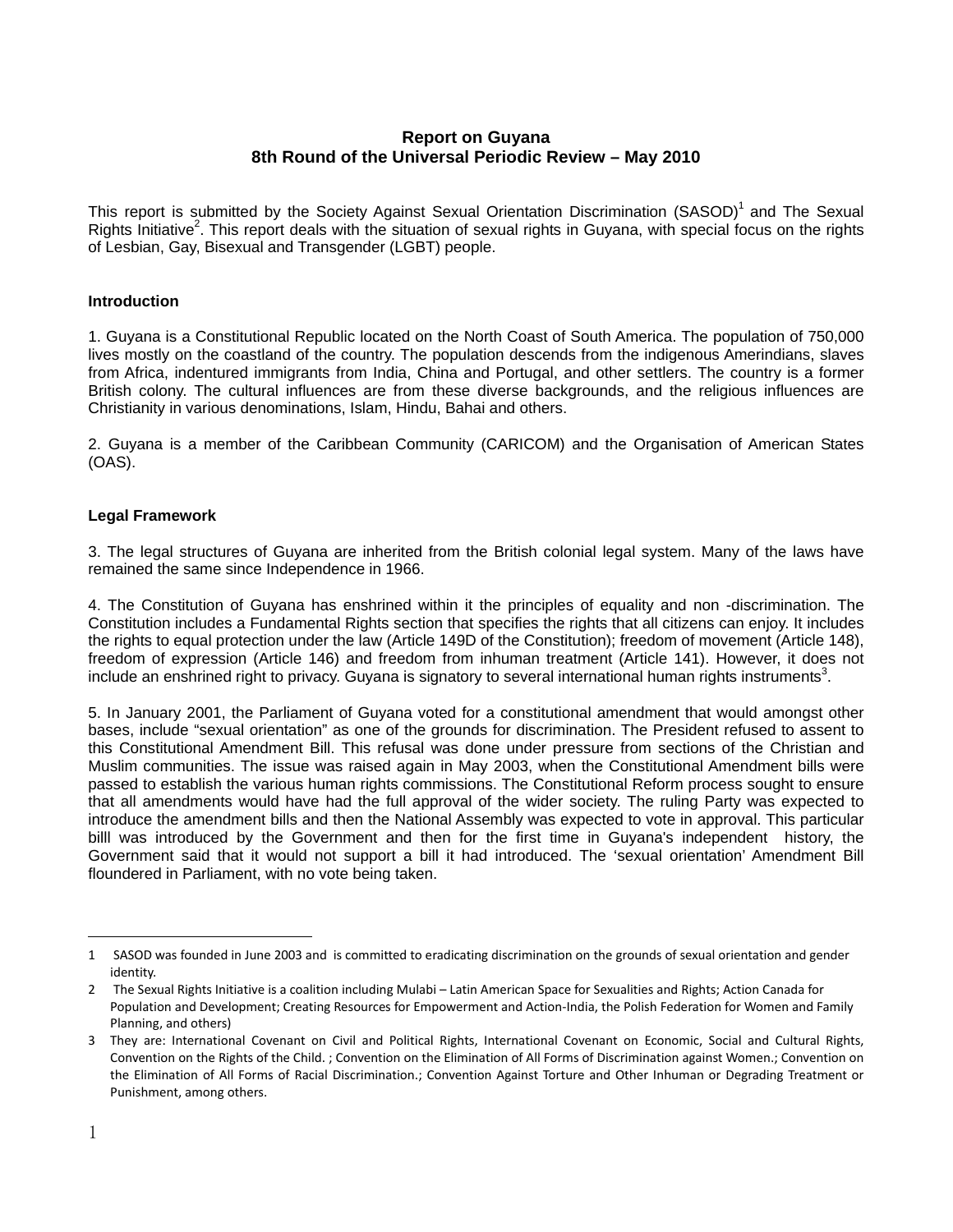## **Discriminatory Laws**

6. The Criminal Law Offences Act (8:01) in Sections 351 criminalises consensual sexual activity between males. Section 352 and Section 353 criminalises 'buggery'.

7. Some police have reportedly used the existence of these laws for extortion. Males who are found in compromising positions are made to pay bribes rather than face charges and the possibility of prosecution. Although consensual same-sex activity between adult men is difficult to prove, the damage is done in the charge itself by the stigma attached to homosexuality.

8. The existing legislation related to sexual offences has a definition of rape which does not include anal penetration. The laws also do not have specific provisions to protect boys from sexual abuse, and there is no age of consent for boys. As a result of this lack in typification, prosecutors have used section 352 and section 353 to try to prosecute adult men who abuse of boys.

9. In 2007, some organizations promoted discussions to reform the sexual offences legislation and made relevant proposals for the repeal of the 'sodomy' laws. Help & Shelter noted that the failure to decriminalise consensual same-sex relationships will further contribute to the homophobia which prevents the reporting of sexual violence from male victims and recommended section 351 of the Criminal Law Offences Act to be repealed as part of the reform<sup>4</sup>. SASOD expressed that "the continued presence of section 351 in its present construction is a violation of the human rights to privacy, equality, non-discrimination and health".<sup>5</sup>; and proposed: a) to establish the age of consent for boys and girls at 18 years of age, b) to decriminalise same sex  $\overline{\text{c}}$  consensual relationships, and  $\overline{\text{c}}$ ) to call for a broader gender neutral definition of rape<sup>6</sup>.

10. The Sexual Offences Bill was laid in Parliament in July 2009 and is currently before a Special Select Committee. It does not repeal the 'sodomy' laws. There are new provisions for an equal age of consent of 16 years for all persons and for a gender-neutral definition of rape. SASOD asserts that the retention of the sodomy laws in circumstances where there are new provisions to cover sexual abuse of boys and men only serve to recriminalise and stigmatise same-sex intimacy between consenting adult men.

## **Discrimination and Harassment of Male-to-Female Transgender<sup>7</sup> Persons**

11. Transgender persons are discriminated against in Section 153 of the Summary Jurisdiction (Offences) Act<sup>8</sup>, because it establishes as an offence the fact that a man appears in female attire or a woman in male attire, "for any improper purpose", in any public way or public place<sup>9</sup>. Section 153 violates the right to freedom of expression, the right to privacy and personal dignity.

12. Frequently, cross-dressers are attacked in the streets, especially in the nights. Police have been accused by cross-dressers of harassment and physical violence. Transgender sex workers mentioned that many police also rape and brutalise them, and even extort sexual favours from them. Most of the cases are not reported to the

<sup>4</sup> Help & Shelter' is one of the leading NGOs in Guyana dealing with domestic violence and sexual abuse. Its comments and recommendations available at http://www.sdnp.org.gy/hands/

<sup>5</sup> http://sasod.blogspot.com/2007/12/submission‐made‐on‐reform‐of‐sexual.html

<sup>6</sup> Toonen v. Australia, the UN Human Rights Committee found that the right to privacy under the International Covenant on Civil and Political Rights (which Guyana has signed, ratified and directly incorporated into our Constitution) was breached by laws which criminalise private homosexual acts between consenting adults . Principle 6 of the Yogyakarta Principles also recommends that States shall repeal all laws which criminalise consensual sexual activity among persons of the same sex who are over the age of consent.

<sup>7</sup> There are some persons who are born with male sex organs but identify and/or express their gender as female and some of them practise what is commonly called 'cross‐dressing' in Guyana.

<sup>8</sup> Laws of Guyana, Chapter 8:02, Summary Jurisdiction (Offences) Act; Section 153, (1)(xlvii), In: http://www.gina.gov.gy/gina\_pub/laws/Laws/cap802.pdf

<sup>9</sup> "being a man, in any public way or public place, for any improper purpose, appears in female attire, or being a woman, in any public way or public place, for any improper purpose, appears in male attire… "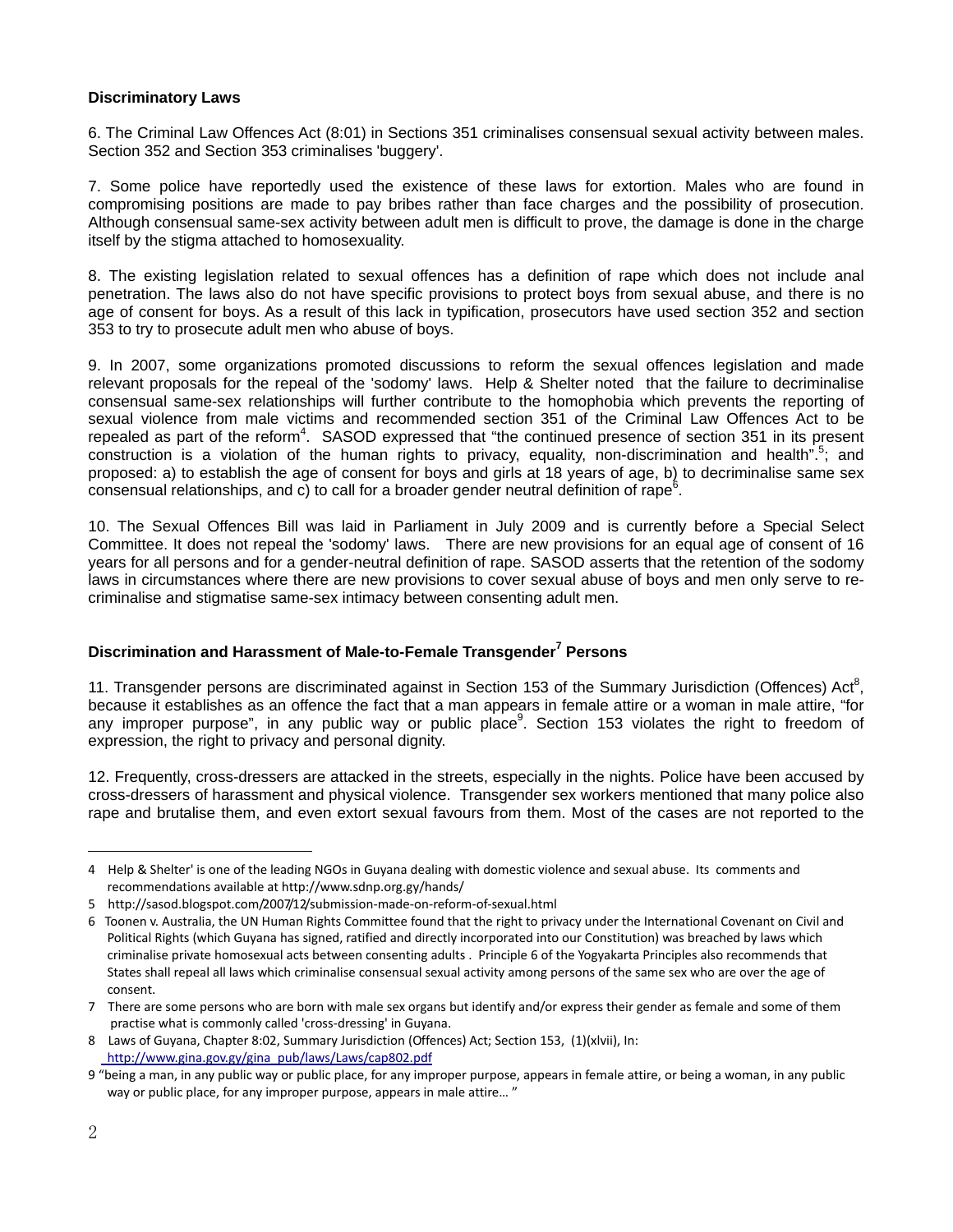police, due to the lack of confidence in their response and reaction. "Petronella," a cross-dresser, openly reported $10$  that some police further participate in the harassment of gay men on the streets, adding that there is no recourse to complain since the existing laws criminalize same-sex sexual activities (male-male) and crossdressing. In February, 2009, seven men were charged for cross dressing. The charges were not dropped and the seven men were each fined for this offence.

### **HIV/AIDS prevention and treatment of men who have sex with men**

13. HIV is a serious health issue for men who have sex with men (MSM). A group study which was conducted among MSM in the most populous region of Guyana showed a rate of infection of 21% with a transmission through men who have sex with men estimated at 18%<sup>11</sup>. The Government has also acknowledged that men who have sex with men are also a vulnerable group. The problem is that there is an inconsistent response to LGBT persons who are in need of health care and related social services since there is an accepted norm of discrimination. There are some health care professionals who would exercise their own discretion in terms of how they treat LGBT persons. The persons who are discriminated against do not have recourse to any remedies within the health system.

14. The existence of the sodomy laws prohibits the equal access to treatment, care and prevention by men who have sex with men. Sodomy laws facilitate discrimination within the health and social services sectors and the development of clear policies which will ensure that all persons who are affected and infected by HIV and AIDS will be able to access appropriate services without fear. Moreover, the existence of the sodomy laws places a burden on the health sector and that this is an additional reason to repeal these laws

### **Cultural traits which promote discrimination**

15. There are two dominant cultural traits in Guyana which contribute to the discrimination of LGBT citizens. These are: a) the public tolerance of music with homophobic lyrics which call for the killing and maiming of homosexuals and b) the growing influence of churches from North America which fuel the religious homophobia in Guyana.

16. The music reinforces that killing of homosexuals is seen as a righteous thing, and the comments which are reportedly used by attackers of gay men come from these songs. In 2008, the Minister of Home Affairs noted that two singers were banned from Guyana because of their violent lyrics, but he did not mention the nature of those lyrics. Other homophobic singers have visited Guyana and have made statements at their concerts without any sanctions.

17. There has been growing influence of rhetoric from some Christian churches in North America which fuel the religious homophobia in Guyana. There are allegations, that although they have been rejected in the United States, they are often used in Guyana to defend discriminatory beliefs; for example that homosexuals are more likely than heterosexuals to be child molesters. This rhetoric is often used as a legitimate basis for discrimination of LGBT persons in Guyana.

### **Recommendations**

Guyana, - by signing the two Organization of the American States (OAS) resolutions on Human Rights, Sexual Orientation and Gender Identity<sup>12</sup> - took an important step in its commitment to end violence and related human rights violations committed against individuals because of their sexual orientation and gender identity. We

l

<sup>10</sup> National radio broadcast on May 17, 2006,

<sup>11</sup> Guyana National AIDS Programme – http://www.hiv.gov.gy

<sup>12</sup> The General Assembly of the Organization of American States in its plenary session on June 3, 2008 unanimously adopted the Resolution on Human Rights, Sexual Orientation, and Gender Identity [AG/RES. 2435 (XXXVIII‐O/08)]. In June 2009, the GA adopted its second resolution on Human Rights, Sexual Orientation and Gender Identity (n AG/RES. 2504 (XXXIX‐O/09)